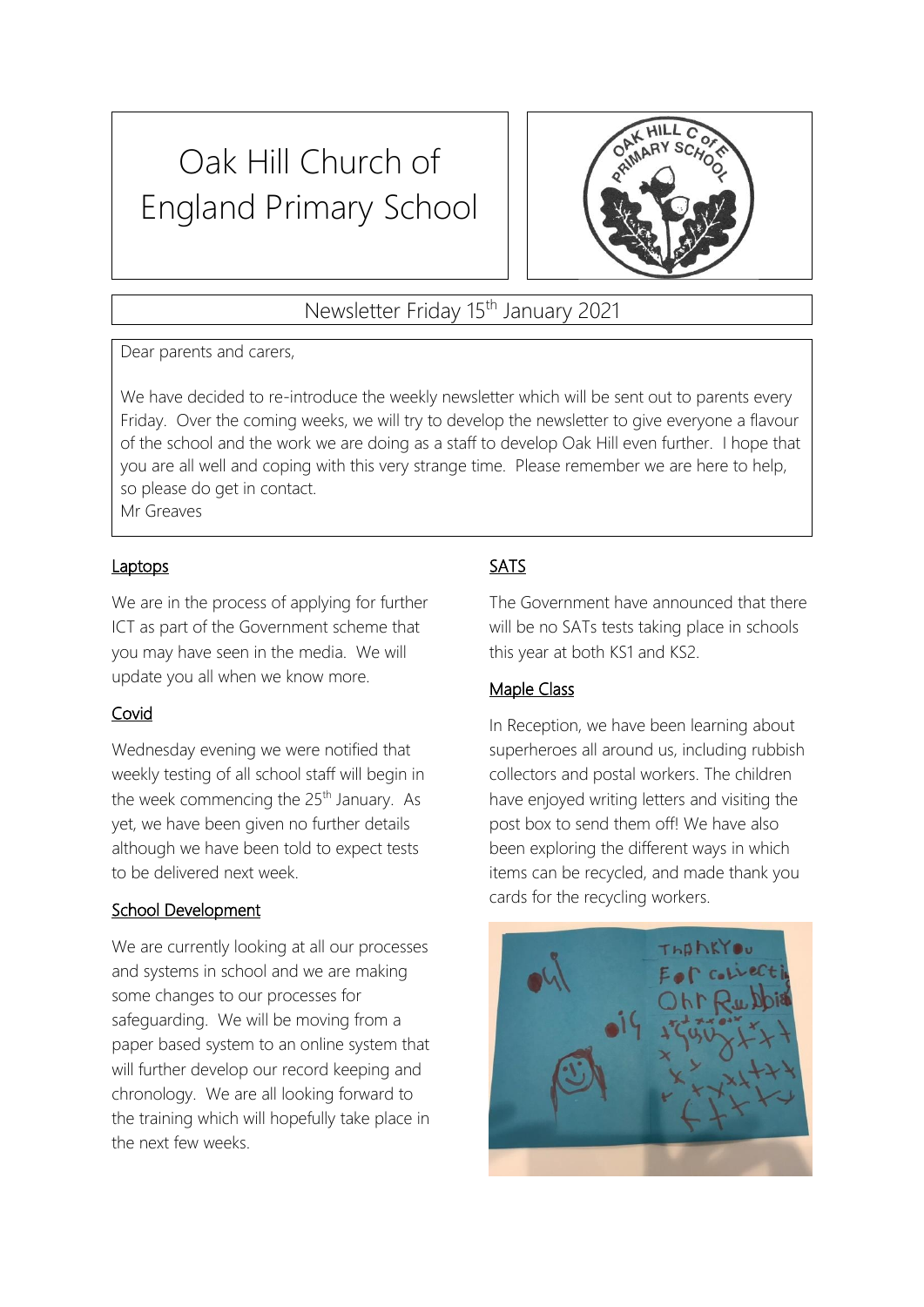#### Willow Class

This week in Year 1 and 2 we have been enjoying the story of 'The Magic Paintbrush'. The children have created some amazing story maps during our English lessons and they have used them to retell the story. We have also started to learn about Brazil in our topic lessons and we are going to be heading deep into the Amazon Rainforest!





#### Hawthorn Class

Hawthorn Class have started this half term exploring animals. In Science, we have grouped animals. In English, we have been creating descriptive pieces about sea creatures. In Maths we have just finished division and will move onto Money in Year 3 and area and perimeter in Year 4 next week. A fantastic week for both our home learners and children in school.

#### **Juniper Class**

In Year 5 and 6 we have been continuing with our Viking and Saxon topic where the children learnt more about why they invaded and settled and what foods they ate. In English the children have enjoyed planning their own biographies and these will be written up next week. In RE, the children have been excited to learn about the creation story vs the Big Bang theory and it has been great to discuss their opinions.

Children have been doing a great job at home through home learning. Keep up the great work everyone!